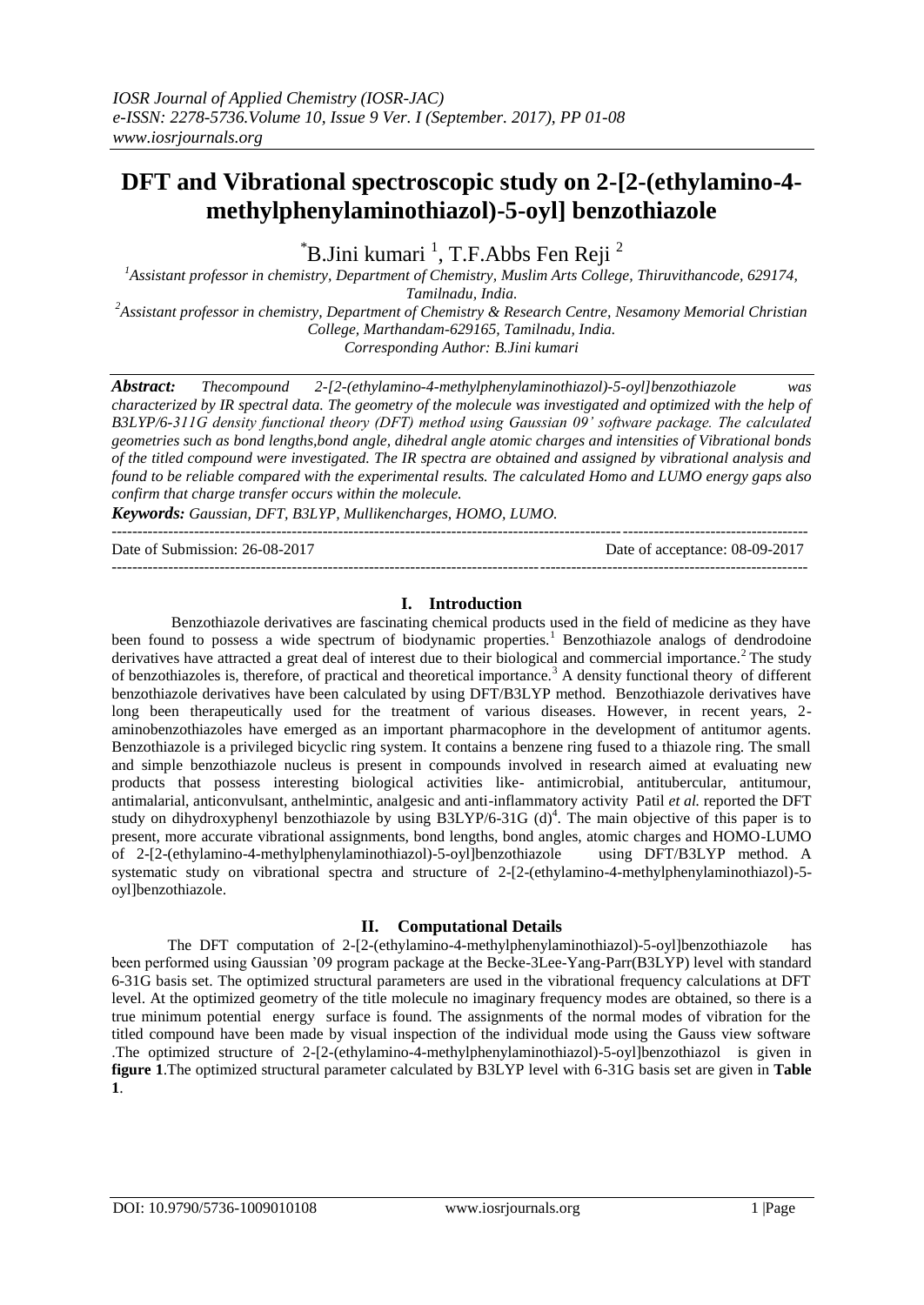**Figure1-**Optimized structure of 2-[2-(ethylamino-4-methylphenylaminothiazol)-5-oyl]benzothiazole



| <b>Table 2-</b> Optimized geometrical parameters of 2-[2-(ethylamino-4-methylphenylaminothiazol)- |
|---------------------------------------------------------------------------------------------------|
| 5 oyll benzothiazole at B3LYP with 6-31G level                                                    |

| <b>Parameters</b>                | Bond lengths $(\AA)$ | <b>Parameters</b>                                | Bond angles(o)    | <b>Parameters</b>                                                | Dihedral angle( $\circ$ ) |
|----------------------------------|----------------------|--------------------------------------------------|-------------------|------------------------------------------------------------------|---------------------------|
|                                  | <b>Calculated</b>    |                                                  | <b>Calculated</b> |                                                                  | <b>Calculated</b>         |
| $S1-C2$                          | 1.843                | $C2-S1-C5$                                       | 86.4287           | C5-S1C2-C3                                                       | 0.0012                    |
| $S1-C5$                          | 1.8147               | $S1-C2-N3$                                       | 115.4168          | C5-S1-C2-C13                                                     | 180.0009                  |
| $C2-C3$                          | 1.3005               | $S1-C2-C13$                                      | 117.6262          | C <sub>2</sub> -S <sub>1</sub> -C <sub>5</sub> -C <sub>4</sub>   | 0.0012                    |
| $C2-C13$                         | 1.4719               | N3-C2-C13                                        | 126.9569          | C <sub>2</sub> -S <sub>1</sub> -C <sub>5</sub> -C <sub>9</sub>   | 179.9994                  |
| $N3-C4$                          | 1.3973               | $C2-N3-C4$                                       | 112.9016          | S1-C2-N3-C4                                                      | 0.0008                    |
| $C4-C5$                          | 1.4185               | $N3-C4-C5$                                       | 115.0085          | C13-C2N3-C4                                                      | 179.9996                  |
| $C4-C6$                          | 1.4036               | $N3-C4-C6$                                       | 124.8727          | S1-C2-C13-C12                                                    | 180.0063                  |
| $C5-C9$                          | 1.3964               | $C5-C4-C6$                                       | 120.1188          | S1-C2-C13-O14                                                    | 0.0096                    |
| C6-C7                            | 1.3925               | $S1-C5-C4$                                       | 110.2444          | N3-C2-C13-C12                                                    | 0.0066                    |
| $C6-C23$                         | 1.0837               | $S1-C5-C9$                                       | 125.7332          | N3-C2-C13-O14                                                    | $-180.0092$               |
| $C7-C8$                          | 1.4097               | $C4-C5-C9$                                       | 121.0224          | C <sub>2</sub> -N <sub>3</sub> -C <sub>4</sub> -C <sub>5</sub>   | 0.0003                    |
| $C7-C24$                         | 1.0848               | C4-C6-C7                                         | 118.8159          | C <sub>2</sub> -C <sub>3</sub> -C <sub>4</sub> -C <sub>6</sub>   | 179.9997                  |
| $C8-C9$                          | 1.3977               | C4-C6-C23                                        | 119.2716          | N3-C4-C5-S1                                                      | 0.0012                    |
| $C8-C25$                         | 1.0851               | C7-C6-C23                                        | 121.9125          | $C6-$<br>N3-C4-C5-C9                                             | 180.0006                  |
| S10-C12                          | 1.0841               | C6-C7-C8                                         | 120.7053          | $C4-C5-S1$                                                       | 180.0006                  |
| S10-H33                          | 1.8393               | C6-C7-C24                                        | 119.7904          | C6-C4-C5-C9                                                      | 0.0                       |
| $C11-N15$                        | 1.8306               | C8-C7-C24                                        | 119.5043          | C3-C4-C6-C7                                                      | 180.0007                  |
| C11-H34                          | 1.4215               | C7-C8-C9                                         | 121.0914          | N3-C4-C6-C23                                                     | 0.0005                    |
| C <sub>13</sub> -O <sub>14</sub> | 1.3564               | C7-C8-C25                                        | 119.5746          | C5-C4-C6-C7                                                      | 0.0                       |
| N15-C16                          | 1.3768               | C9-C8-C25                                        | 119.334           | C5-C4-C6-C23                                                     | 180.0002                  |
| C <sub>16</sub> -C <sub>17</sub> | 1.4129               | $C5-C9-C8$                                       | 118.2462          | S1-C5-C9-C8                                                      | 180.0007                  |
|                                  | 1.2884               | C5-C9-C26                                        | 121.0936          | S1-C5-C9-C26                                                     | 0.0005                    |
| $C16-C21$                        |                      | C8-C9-C26                                        | 120.6602          |                                                                  | 0.0                       |
| $C17-C18$                        | 1.4111               |                                                  |                   | C4-C5-C9-C8                                                      |                           |
| C17-C28                          | 1.0292               | C12-S10-H33                                      | 86.4876           | C4-C5-C9-C26                                                     | 180.0003                  |
| C18-C19                          | 1.4082               | C12-C11-N15                                      | 120.8143          | C4-C6-C7C8                                                       | 0.0                       |
| C18-H29                          | 1.4077               | C12-C11-H34                                      | 116.7198          | C4-C6-C7-C24                                                     | 180.0001                  |
| C19-C20                          | 1.3941               | N15-C11-H34                                      | 122.466           | C23-C6-C7-C8                                                     | 180.0002                  |
| C19-H42                          | 1.0863               | S10-C12-C11                                      | 109.0333          | C23-C6-C7-C24                                                    | 0.0001                    |
| $C20-C21$                        | 1.4044               | S10-C12-C13                                      | 126.5666          | C6-C7-C8-C9                                                      | 0.0<br>180.0001           |
| C <sub>20</sub> -H <sub>30</sub> | 1.0863               | C11-C12-C13                                      | 124.4001          | C6-C7-C8-C25                                                     | 180.0                     |
| C21-H31                          | 1.4055               | C <sub>2</sub> -C <sub>13</sub> -C <sub>12</sub> | 120.6225          | C24-C7-C8-C9                                                     | 0.0001                    |
| N22-H32                          | 1.5127               | C <sub>2</sub> -C <sub>13</sub> -O <sub>14</sub> | 117.4357          | C24-C7-C8-C25                                                    | 0.0001                    |
| N22-H33                          | 1.3961               | C12-C13-O14                                      | 121.9418          | C7-C8-C9-C5                                                      | 180.0003                  |
| N22-H35                          | 1.0871               | C11-N15-C16                                      | 131.3301          | C7-C8-C9-C26                                                     | 179.9999                  |
| H33-H34                          | 1.0798               | C11-N15-C27                                      | 111.3732          | C25C8-C9C5                                                       | 0.0002                    |
| H35-H36                          | 1.0119               | C16-N15-C27                                      | 117.2967          | C <sub>25</sub> -C <sub>8</sub> -C <sub>9</sub> -C <sub>26</sub> | 0.0079                    |
| H35-H37                          | 1.346                | N15-C16-C17                                      | 116.2873          | H33-S10-C12-C11                                                  | 180.0084                  |
| H35-H38                          | 1.4684               | N15-C16-C21                                      | 124.8164          | H33-S10-C12-C13                                                  | 180.0048                  |
| H38-H39                          | 1.3234               | C17-C16-C21                                      | 118.8963          | C12-S10-H33-C22                                                  | 0.0072                    |
| H38-H40                          | 1.0984               | C16-C17-C18                                      | 120.564           | C12-S10-H33-H34                                                  | 180.0074                  |
| H38-H41                          | 1.0984               | C16-C17-C28                                      | 16, 17, 28        | N15-C11-C12-S10                                                  | 0.0079                    |
| H42-C43                          | 1.5293               | C18-C17,C28                                      | 119.4842          | N15-C11-C12-C13                                                  | 0.008                     |
| H42-N44                          | 1.096                | C17-C18-C19                                      | 119.9518          | H34-C11-C12-S10                                                  | 180.0085                  |
| H42-H45                          | 1.0939               | C17-C18-H29                                      | 121.2673          | H34-C11-C12-C13                                                  | 180.002                   |
| H38-H40                          | 1.096                | C19-C18-H29                                      | 119.2117          | C12-C11-C15-C16                                                  | 0.0065                    |
| H35-H36                          | 1.0977               | C18-C19-C20                                      | 19,18,29)         | $C12-C11-N15,27$                                                 | 0.0012                    |
| H42-H43                          | 1.0977               | C18-C19H42                                       | 119.521           | H34-C11-N15-C16                                                  | 180.0058                  |
| H33-H34                          | 1.0947               | C20-C19-H42                                      | 117.5413          | H34-C11-N15-C27                                                  | 0.0028                    |
|                                  |                      | C19-C20-C21                                      | 121.3992          | C12-C11-H34-H33                                                  | 180.0021                  |
|                                  |                      | C19-C20-H30                                      | 121.0595          | N15-C11-C34-H33                                                  | 0.0028                    |
|                                  |                      | C21-C20-H30                                      | 122.1025          | S10-C12-C13-C2                                                   | 180.0138                  |
|                                  |                      | C16-C21-C20                                      | 119.2394          | S10-C12-C13-O14                                                  | 180.0034                  |
|                                  |                      | C16-C21-H31                                      | 118.6581          | C11-C12-13-C2                                                    | 0.0132                    |
|                                  |                      | C20-C21-H31                                      | 119.6287          | C11-C12-C13O14                                                   | 180.0016                  |

DOI: 10.9790/5736-1009010108 www.iosrjournals.org 2 |Page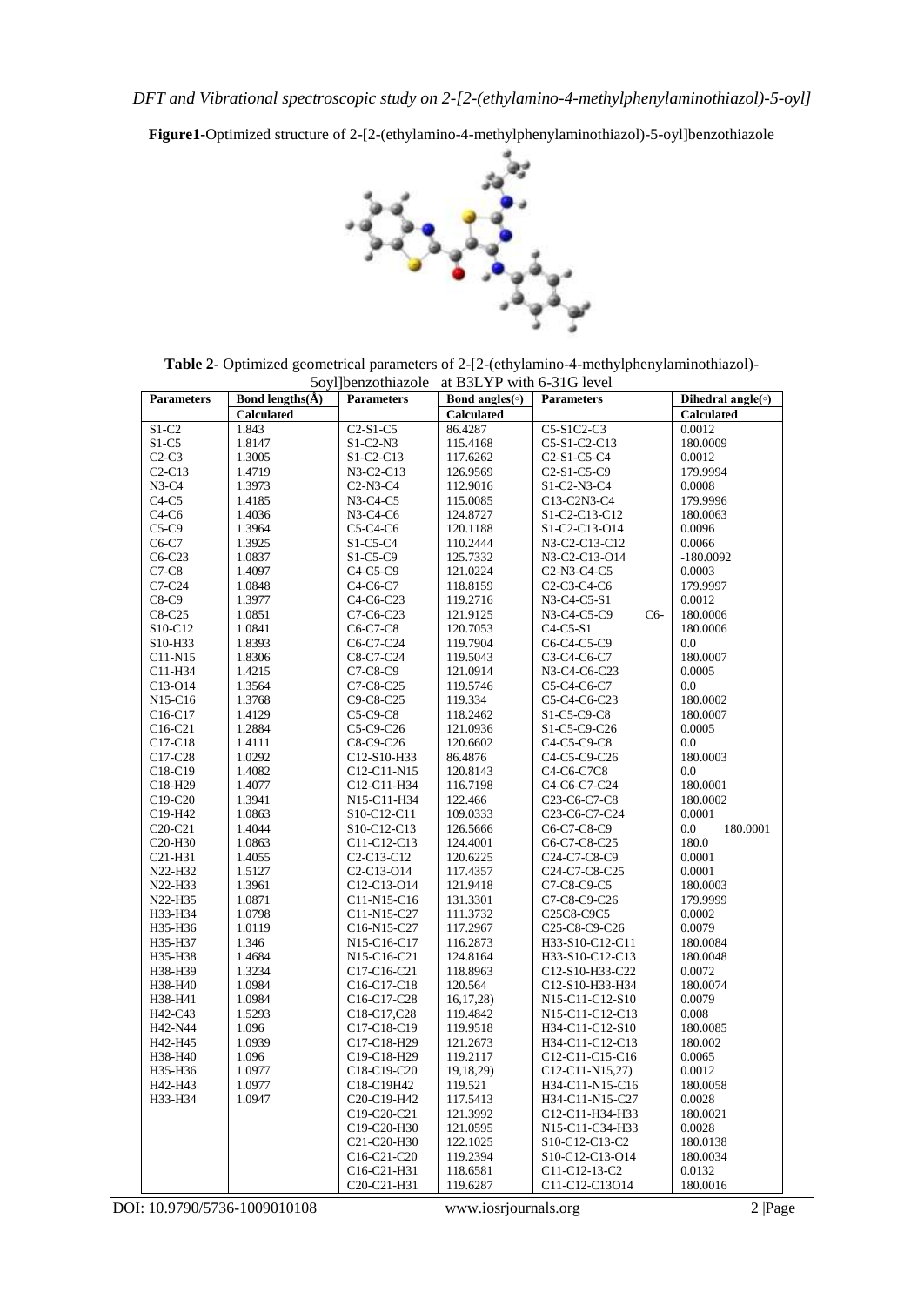| H32-N22-H33                                       | 119.4334 | C11-N15-C16-C17                                                    | 0.0014       |
|---------------------------------------------------|----------|--------------------------------------------------------------------|--------------|
| H32-N22-H35                                       | 120.9379 | C11-N15-C16-C21                                                    | 0.0032       |
| H33-N22-H35                                       | 116.0796 | C <sub>27</sub> -N <sub>15</sub> -C <sub>16</sub> -C <sub>17</sub> | 180.0034     |
| S <sub>10</sub> -H <sub>33</sub> -N <sub>22</sub> | 119.0495 | C <sub>27</sub> -N <sub>15</sub> -C <sub>16</sub> -C <sub>21</sub> | 180.0002     |
| S10-H33-H34                                       | 124.8709 | N <sub>15</sub> -C <sub>16</sub> -C <sub>17</sub> -C <sub>18</sub> | 0.0002       |
| C2-H33-H34                                        | 120.9533 | N <sub>15</sub> -C <sub>16</sub> -C <sub>17</sub> -C <sub>28</sub> | 0.0          |
| C11-H34-H33                                       | 116.0523 | C <sub>21</sub> -C <sub>16</sub> -C <sub>17</sub> -C <sub>18</sub> | 180.0        |
| N22-H35-H36                                       | 122.9944 | C <sub>21</sub> -C <sub>16</sub> -C <sub>17</sub> -C <sub>28</sub> | 180.0002     |
| N22-H35-H37                                       | 111.897  | N <sub>15</sub> -C <sub>16</sub> -C <sub>21</sub> -C <sub>20</sub> | 0.0004       |
| N22-H35-H38                                       | 109.311  | N <sub>15</sub> -C <sub>16</sub> -C <sub>21</sub> -H <sub>31</sub> | 0.0          |
| H36-H35-H37                                       | 109.3114 | C <sub>17</sub> -C <sub>16</sub> -C <sub>21</sub> -C <sub>20</sub> | 179.9998     |
| H36-H35-H38                                       | 110.3945 | C17-C16-21, H31                                                    | $-0.0001$    |
| H37-H35-H38                                       | 107.2507 | C <sub>16</sub> -C <sub>17</sub> -C <sub>18</sub> -C <sub>19</sub> | 179.9999     |
| H35-H38-H39                                       | 110.255  | C <sub>16</sub> -C <sub>17</sub> -C <sub>18</sub> -C <sub>29</sub> | $-180.0001$  |
| H35-H38-H40                                       | 110.2551 | C <sub>28</sub> -C <sub>17</sub> -C <sub>18</sub> -C <sub>19</sub> | $-0.0001$    |
| H35-H38-H41                                       | 111.134  | C <sub>28</sub> -C <sub>17</sub> -C <sub>18</sub> -H <sub>29</sub> | 0.0002       |
| H39-H38-H40                                       | 110.1175 | C17-C18-C19-C20                                                    | -179.9992    |
| H39-H38-H41                                       | 111.1341 | C17-C18-C19-H42                                                    | 179.9998     |
| H40-H38-H41                                       | 107.8669 | H <sub>29</sub> -C <sub>18</sub> -C <sub>19</sub> -20              | 0.0008       |
|                                                   |          |                                                                    |              |
| C19-H42-C43                                       | 108.6021 | H <sub>29</sub> -C <sub>18</sub> -C <sub>19</sub> -H <sub>42</sub> | 0.0001       |
| C19-H42-N44                                       | 107.8668 | C18-C19-C20-C21                                                    | 179.9998     |
| C19-H42-H45                                       | 111.5448 | C <sub>18</sub> -C <sub>19</sub> -C <sub>20</sub> -H <sub>30</sub> | 179.9992     |
| C43-H42-N44                                       | 111.5448 | H42-C19-C20-C21                                                    | 0.0009       |
| C43-H42-H45                                       | 111.2741 | H42-C19-C20-H30                                                    | 120.1767     |
| N44-H42-H45                                       | 107.0217 | C18-C19-H42-C43                                                    | 120.2034     |
|                                                   |          | C18-C19-H42-N44                                                    | $-0.0131$    |
|                                                   |          | C18-C19-H42-H45                                                    | $(-59.8226)$ |
|                                                   |          | C <sub>20</sub> -C <sub>19</sub> -H <sub>42</sub> -C <sub>43</sub> | 59.7973      |
|                                                   |          | C20-C19-H42-N44                                                    | 179.9876     |
|                                                   |          | C20-C19-H42-H45                                                    | 0.0          |
|                                                   |          | C <sub>19</sub> -C <sub>20</sub> -C <sub>21</sub> -C <sub>16</sub> | 179.9998     |
|                                                   |          | C19-C20-C21-H31                                                    | 179.9998     |
|                                                   |          | H30-C20-C21-C16                                                    | 0.0001       |
|                                                   |          | H30-C20-C21H31                                                     | 180.0003     |
|                                                   |          | H32-N22-H33-S10                                                    | 0.0023       |
|                                                   |          | H32-N22-H33-H34                                                    | 0.0029       |
|                                                   |          | H35-N22-H33-S10                                                    | -179.9997    |
|                                                   |          | H35-N22-H33-H34                                                    | 121.4471     |
|                                                   |          | H32-N22-H35-H36                                                    | 121.4392     |
|                                                   |          | H32-N22-H35-H37                                                    | 0.0041       |
|                                                   |          | H32-N22-H35-H38                                                    | 58.5556      |
|                                                   |          | H33-N22-H35-H36                                                    | 58.5581      |
|                                                   |          |                                                                    |              |
|                                                   |          | H33-N22-H35, H37                                                   | 179.9986     |
|                                                   |          | H33-N22, H35-H38                                                   | 0.0041       |
|                                                   |          | S10-H33-H34-C11                                                    | 180.0016     |
|                                                   |          | N22-H33-H34-C11                                                    | 60.5346      |
|                                                   |          | N22-H35-H38-H39                                                    | 179.9998     |
|                                                   |          | N22-H35-H38-H40                                                    | $-60.5351$   |
|                                                   |          | N22-H35-H38-H41                                                    | $-60.3469$   |
|                                                   |          | H36-H35-H38-H39                                                    | 59.1182      |
|                                                   |          | H36-H35-H38-H40                                                    | 178.5833     |
|                                                   |          | H36-H35-H38-H41                                                    | $-178.5835$  |
|                                                   |          | H37-H35-H38-H39                                                    | 59.1183      |
|                                                   |          | H37-H35-H38-H40                                                    | 60.3468      |
|                                                   |          | H37-H35-H38-H41                                                    |              |

|  |  |  | DFT and Vibrational spectroscopic study on 2-[2-(ethylamino-4-methylphenylaminothiazol)-5-oyl] |
|--|--|--|------------------------------------------------------------------------------------------------|
|  |  |  |                                                                                                |

## **III. Results And Discussion Molecular geometry**

The optimized structure of 2-[2-(ethylamino-4-methylphenylaminothiazol)-5oyl]benzothiazole is given in **figure 1**.The optimized structural parameter calculated by B3LYP level with 6-31G basis set are given in **Table2**.The self-consistent field(SCF) energy of 2-[2-(ethylamino-4-methylphenylaminothiazol)- 5oyl]benzothiazole at B3LYP level with the basis set 6-31G is found to be -1863.2643 a.u; with dipole moment 5.9999Debye.The bond lengths of C4-C5,C5-C6,C6-C7,C7-C8,C8-C9 and C9-C5 shows double bond character(aromatic bond). similarly,the bond lengths of C15-C16,C16-C17,C17-C18,C19-C20,C20-C21 and C21-C22 shows double bond characters (aromatic bond).The bond angle (C2-S1-C5) is very less (86.4287<sup>°</sup>) than the bond angle (C11-N15-C27)126.9560◦ which is due to the fact that electronegativity of nitrogen is greater than sulphur.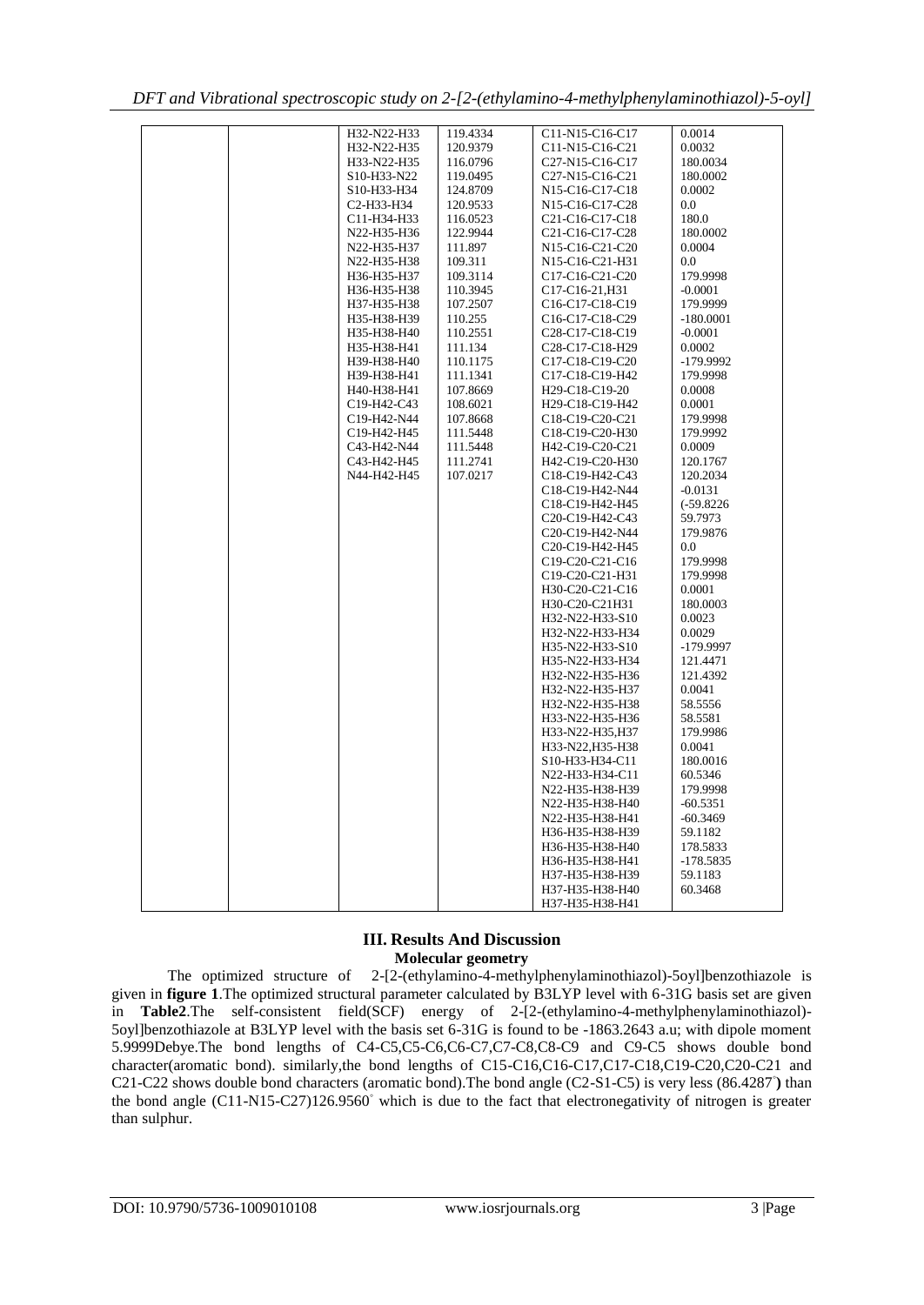#### **Vibrational assignments**

In order to obtain the spectroscopic signature of the title compound, we performed a frequency calculation analysis.Vibrational frequency were calculated by using B3LYP/6-31G,method. 2-[2-(ethylamino-4 methylphenylaminothiazol)-5oyl]benzothiazole molecules consists of 45 atom therefore it got 129 normal modes of vibrations.The scaling factor of 0.96 is used for getting theoretical vibrational frequency. Comparison of the frequencies calculated at DFT method using 6-31G basis set with experimental values reveal that the B3LYP method shows very good agreement with the literature observation. The hetero aromatic molecule containing an N-H group and its stretching absorption occure in the region 3500-3220cm<sup>-1</sup> Primary amine examined in dilute solution display two weak absorption bands one near 3500 cm<sup>-1</sup> and the other near 3400 cm<sup>-1</sup> <sup>1</sup> These bands represent, respectively the asymmetric and symmetric N-H stretching modes.In the present work, the theoretical calculation indicate the scaled frequency values at 3484 and 3448cm<sup>-1</sup> is assigned to N-H stretching vibration. Primary aromatic amines normally absorb at 1615-1580 cm<sup>-1</sup>. The N-H in-plane bending vibration computed by B3LYP/6-31G method good agreement with literature values. The presence of aromatic N-H out-of-plane bending vibration are appeared with in the region 767-673cm<sup>-1</sup>. In the present work, the theoretical calculation indicates, the scaled frequency values at 706 and 688cm<sup>-1</sup> is assigned to N-H out-of-plane bending vibration.

The assignments of methyl group vibration make a significant contribution to the titled compound. The asymmetric C-H vibration for methyl group usually occurs in the region between 2975 cm<sup>-1</sup> and 2920 cm<sup>-1</sup>. The theoretically computed values by B3LYP/6-31G method for C-H vibrations are found at 2992,2988,2913 cm<sup>-1</sup>. Thus the theoretically computed values for C-H vibrations nearly coincide with literature values.In the title compound the methyl in-plane bending modes occur in the range  $1479-1411$  cm<sup>-1.</sup> The C-H out-of plane bending vibrations occur at 888 cm<sup>-1</sup> and 774 cm<sup>-1</sup>. The assignments are in agreement with the literature values.

The aromatic structure shows the presence of C-H stretching vibrations in the region 3100-3000cm<sup>-1</sup> which is the characteristic region for the ready identification of the C-H stretching vibrations.The C-H stretching vibration computed by B3LYP/6-311G method good agreement with literature observations. The C-H in-plane bending vibrations were observed in the region 1420-1000cm<sup>-1</sup>. These bands represents, the C-H in-plane– bending vibrations.In the present work, the theoretical calculation indicate the scaled frequency value at 1395 cm<sup>-1</sup> is assigned to C-H in-plane-bending vibration. The presence of C-H out-of plane vibrations were observed in the region 999-750cm<sup>-1</sup>. In the present work, the C-H out-of-plane bending vibration computed by B3LYP/6-31G method good agreement with literature observation.Generally, the carbon-carbon stretching vibrations in aromatic compound from the band in the region 1650-1430cm<sup>-1</sup>. In the present study, the scaled frequency value at 1478cm<sup>-1</sup> are assigned to carbon-carbon stretching vibration. The assignments of methyl group vibration make a significant contribution to the titled compound. The asymmetric C-H vibration for methyl group usually occurs in the region between 2975 cm<sup>-1</sup> and 2920 cm<sup>-1</sup>. The theoretically computed values by B3LYP/6-31G method for C-H vibrations are found at 2964,2864cm<sup>-1</sup>. Thus the theoretically computed values for C-H vibrations nearly coincide with literature values.In the title compound the methyl in-plane bending modes occur in the range  $1479-1411$  cm<sup>-1.</sup> The C-H out-of plane bending vibrations occur at 888 cm<sup>-1</sup> and 774 cm<sup>-1</sup>. The assignments are in agreement with the literature values.The carbonyl group is present in a large number of different classes of compounds,for which a strong band observed due to the C=O stretching vibration is in the region of 1850-1550 cm 1. The intensity of these bands can be increase due to conjugation or formation of hydrogen bonds.The lone pair of electrons on oxygen also determined the nature of the carbonyl group.In our present study the theoretically computed wavenumber for C=O stretching vibrations occur at 1571 cm<sup>-1</sup>. The inplane and out-of plane C=O bending mode occur at  $1522$  cm and  $849$  cm<sup>-1</sup>. The identifications of C-N,C=N vibrations is a difficult task,since the mixing of several bands are possible in the region.Silver-stein et al. assigned C=N stretching absorption in the region  $1382-1226$  cm<sup>-1</sup> for aromatic amines. The identification of wavenumber for C-N stretching in the side chains is rather difficult since there are problems in differensiating wavenumber from others. The band at 1357 cm<sup>-1</sup> corresponds C-N,C=N stretching vibrations. The C-S stretching vibration is expected in the region 710-685cm-1. While DFT calculations give the C-S stretching vibration at 637cm-1 is assigned to C-S stretching vibration.The carbonyl group is important and its characteristic frequency has been extensively used to study a wide range of compounds.

**Figure 2-** Calculated IR spectrum of 2-[2-(ethylamino-4-methylphenylaminothiazol)-5oyl]benzothiazole

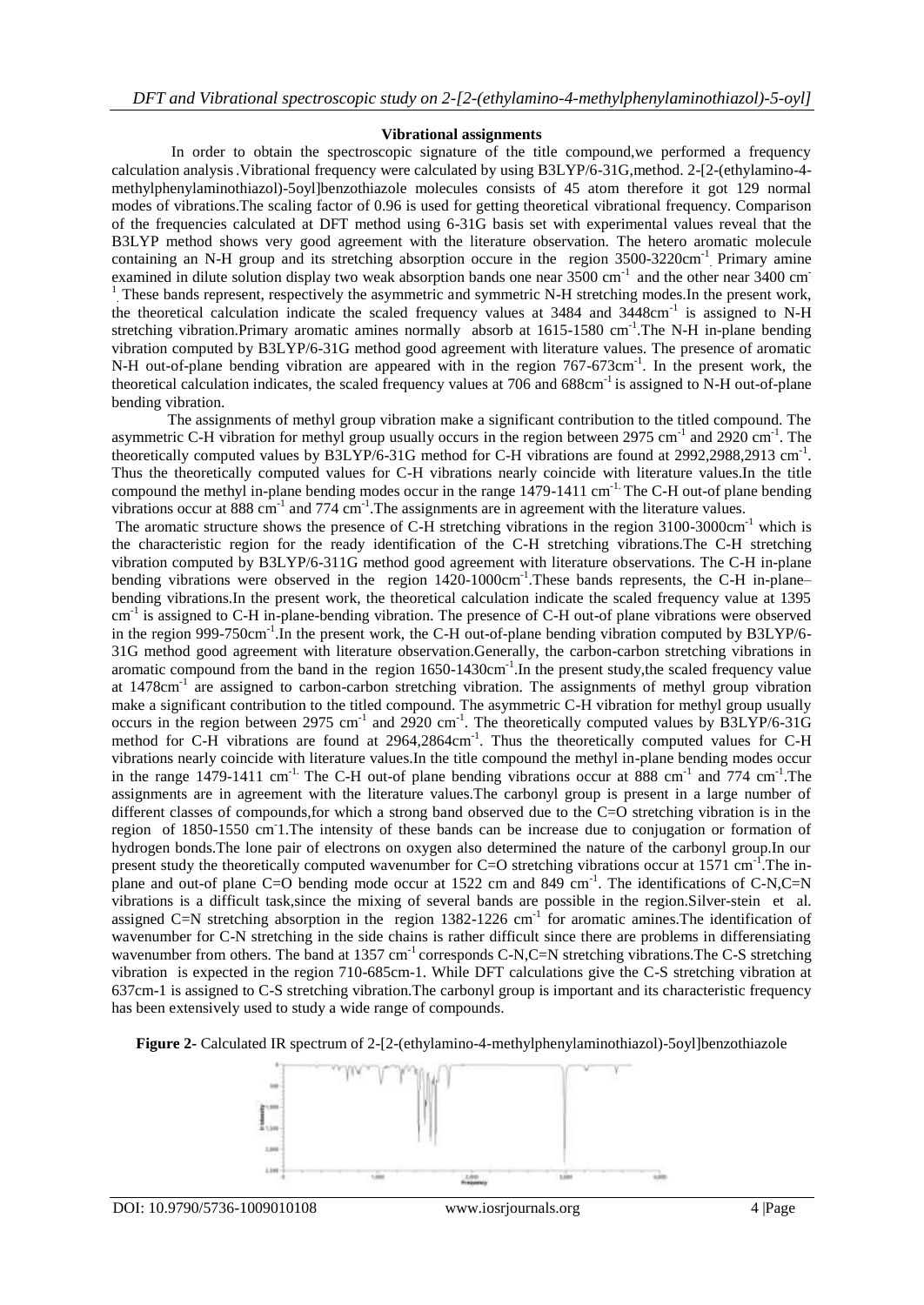|               |                                    | memyiphenyiammounazon-boyi joenzounazoie calculated at DbLTT10-bTO level             |
|---------------|------------------------------------|--------------------------------------------------------------------------------------|
| <b>Scaled</b> | Intensity $(km)$ Mol <sup>-1</sup> | <b>Assignments</b>                                                                   |
| frequency     |                                    |                                                                                      |
| $(cm-1)$      |                                    |                                                                                      |
| 3469          | 72.8020                            | N22-H32 (str)                                                                        |
|               |                                    |                                                                                      |
| 3161          | 43.7027                            | $N15-H27$ (str)                                                                      |
| 3144          | 5.2212                             | C21-H31,C20-H30 (str)                                                                |
| 3108          | 19.4454                            | C6-H23,C7-H24,C8-H25,C9-H26 (str)                                                    |
| 3098          | 24.8694                            | C6-H23,C7-H24,C8-H25,C9-H26 asym (str)                                               |
|               |                                    |                                                                                      |
| 3087          | 12.6426                            | C6-H23,C7-H24,C8-H25,C9-H26 asym (str)                                               |
| 3077          | 14.1817                            | C17-H28,C18-H29,C20-H30 sym (str)                                                    |
| 3073          | 1.9417                             | C6-H23,C7-H24,C8-H25,C9-H26 asym (str)                                               |
| 3058          | 28.7300                            | C17-H28,C18-H29,C20-H30 asym (str)                                                   |
| 3056          | 29.9814                            | C20-H30,C21-H31,C17-H28,C18-H29 asym (str)                                           |
|               |                                    |                                                                                      |
| 3018          | 18.8169                            | C38-H39-H40-H41 asym(str)                                                            |
| 3002          | 33.2320                            | C38-H39-H40-H41, C35-H36-H37 asym(str)                                               |
| 2999          | 19.8626                            | C42-H43-H44-H45 asym(str)                                                            |
| 2966          | 26.0823                            | C42-H43-H44-H45 asym(str)                                                            |
| 2942          | 14.6413                            | C38-H39-H40-H41, C35-H36-H37 asym(str)                                               |
| 2930          | 23.2845                            | C38-H39-H40-H41 sym(str)                                                             |
|               |                                    |                                                                                      |
| 2912          | 65.7841                            | $C42-H43-H44-H45$ sym(str)                                                           |
| 2910          | 12.8418                            | $C35-H36-H37$ sym(str)                                                               |
| 1635          | 600.7341                           | $N15-H27$ (ip bend), C-C(str)                                                        |
| 1606          | 53.0361                            | N15-H27,C21-H31,C28-H30,C18-H29,C17-H28(ip bend)                                     |
| 1590          | 5.3033                             | C6-H23,C7-H24,C8-H25,C9-H26 (ip bend),C5-1S,N3-C2(str)                               |
|               |                                    |                                                                                      |
| 1580          | 392.06                             | N22-C33 (str), N22-H32 (ip bend)                                                     |
| 1557          | 140.45                             | Phenyl, methyl group (ip bend), C-N (ip bend)                                        |
| 1551          | 10.9103                            | C6-H23,C7-H24,C8-H25,C9-H26 (ip bend)                                                |
| 1512          | 250.40                             | $C-N(str)$ , C35-H36-H37 (ip bend), C-S(ip bend)                                     |
| 1510          | 188.46                             | $C-N(str)$ , C35-H36-H37 (ip bend), C-S(ip bend)                                     |
|               |                                    |                                                                                      |
| 1506          | 61.3432                            | $C-N(str)$ , C35-H36-H37 (ip bend), C-S(ip bend)                                     |
| 1495          | 637.9612                           | $C-H$ (ip bend), $C-S$ (str), $C13-O14$ (str)                                        |
| 1485          | 122.3088                           | C35-H36-H37,C38-H39-H40-H41(ip bend)                                                 |
| 1479          | 10.0765                            | $C38-H39-H40-H41$ (ip bend)                                                          |
| 1477          | 12.0666                            | $C42-H43-H44-H45$ (ip bend)                                                          |
|               |                                    |                                                                                      |
| 1469          | 7.1095                             | C6-H23,C7-H24,C8-H25,C9-H26 (ip bend)                                                |
| 1455          | 13.8027                            | C6-H23,C7-H24,C8-H25,C9-H26 (ip bend)                                                |
| 1432          | 94.9624                            | Ethyl, phenyl, methyl group (ip bend), C-O (str), C-N (ip bend)                      |
| 1427          | 32.7383                            | N22-H32(ip bend), C-N (str), C6-H23, C7-H24, C8-H25, C9-H26 (ip bend)                |
| 1424          | 214.66                             | N22-H32(ip bend), C-O (ip bend), C-H (ip bend)                                       |
| 1415          | 579.28                             | C12-C13 (str), C13-O14, N15-H27, N22-H32(ip bend)                                    |
|               |                                    |                                                                                      |
| 1404          | 5.5813                             | $C38-H39-H40-H41$ (ip bend)                                                          |
| 1402          | 12.6104                            | C42-H43-H44-H45 (ip bend)                                                            |
| 1395          | 43.7686                            | C13-O14, N3-C2, N22-H32, S10-C12 (ip bend), C-H (ip bend)                            |
| 1345          | 152.9015                           | C35-H36-H37, N22-H32(ip bend)                                                        |
| 1332          | 24.3971                            | C20-H30,C21-H31,C17-H28,C18-H29 (ip bend)                                            |
|               |                                    |                                                                                      |
| 1324          | 48.635                             | $C7-H24, C8-H25, C9-H25$ (ip bend), $C4-C5$ (str)                                    |
| 1315          | 11.8160                            | C20-H30,C21-H31,C17-H28,C18-H29 (ip bend), C42-H43-H44-H45(ip bend)                  |
| 1287          | 0.5921                             | $C-N(str)$ , $C-O(ip$ bend), $C-H$ (ip bend)                                         |
| 1279          | 8.562                              | C7-H24, C8-H25, C9-H25(ip bend)                                                      |
| 1272          | 0.2422                             | C35-H36-H37,C38-H39-H40-H41(ip bend)                                                 |
| 1252          | 69.7321                            | C35-H36-H37,C38-H39-H40-H41(ip bend)                                                 |
|               |                                    | $C-N$ (str), $C-N$ (ip bend), $C-H$ (ip bend), $C-C$ (str)                           |
| 1234          | 156.8311                           |                                                                                      |
| 1217          | 77.5053                            | $C-O(str)$ , $C-C(str)$ , $C-S(str)$ , $C-N$ (ip bend), $C-N(str)$ , $C-H$ (ip bend) |
| 1205          | 1.5148                             | C19-C42(str), C20-H30,C21-H31,C17-H28,C18-H29 (ip bend)                              |
| 1192          | 2.1960                             | C20-H30,C21-H31,C17-H28,C18-H29 (ip bend)                                            |
| 1170          | 0.8787                             | C6-H23,C7-H24,C8-H25,C9-H26 (ip bend)                                                |
| 1152          | 43.6988                            | C38-H39-H40-H41(ip bend), N22-H32(ip bend), C-S(str)                                 |
|               |                                    |                                                                                      |
| 1150          | 2.5949                             | C38-H39-H40-H41(ip bend), C35-H36-H37(ip bend)                                       |
| 1128          | 4.4351                             | C21-H31,C20-H30,C18-H29,C17-H28(ip bend)                                             |
| 1118          | 3.2608                             | C7-H24,C8-H25,C9-H25,C6-H23 (ip bend)                                                |
| 1088          | 4.6043                             | $C-S,C-C.P.N.C-O(str).C-H.C-N. C-O.C-S(ip bend)$                                     |
| 1054          | 6.6044                             | C42-H43-H44-H45(ip bend)                                                             |
|               |                                    |                                                                                      |
| 1034          | 1.6165                             | C-N,C-C, C-S (str), C-H, C-N, C-S, C-O(ip bend)                                      |
| 1030          | 6.4085                             | N22-H32(ip bend), C42-H43-H44-H45(ip bend)                                           |
| 1017          | 0.0910                             | C21-H31, C20-H30, C18-H29, C17-H28 (ip bend)                                         |
| 1010          | 6.5005                             | $C-N, C-C, C-S$ , $C-O$ (str), $C-H$ , $C-N$ , (ip bend)                             |
| 1008          | 2.0475                             | $C-N, C-C, C-S$ , $C-O$ (str), $C-H, C-N$ , (ip bend)                                |
|               |                                    |                                                                                      |
| 991           | 8.6008                             | C42-H43-H44-H45 (ip bend)                                                            |
| 984           | 0.0219                             | C7-H24,C8-H25,C9-H25,C6-H23 (op bend)                                                |
| 973           | 30.5534                            | C21-H31, C20-H30, C18-H29, C17-H28 (op bend)                                         |
| 949           | 1.8586                             | N15-H27,C17-H28,C18-H29 9op bend)                                                    |

| <b>Table 2</b> Selected theoretical vibrational assignments along with their intensities of 2-[2-(ethylamino-4- |
|-----------------------------------------------------------------------------------------------------------------|
| methylphenylaminothiazol)-5oyl]benzothiazole calculated at B3LYP/6-31G level                                    |

DOI: 10.9790/5736-1009010108 www.iosrjournals.org 5 |Page

10.4403

943

C7-H24,C8-H25,C9-H25,C6-H23 (op bend)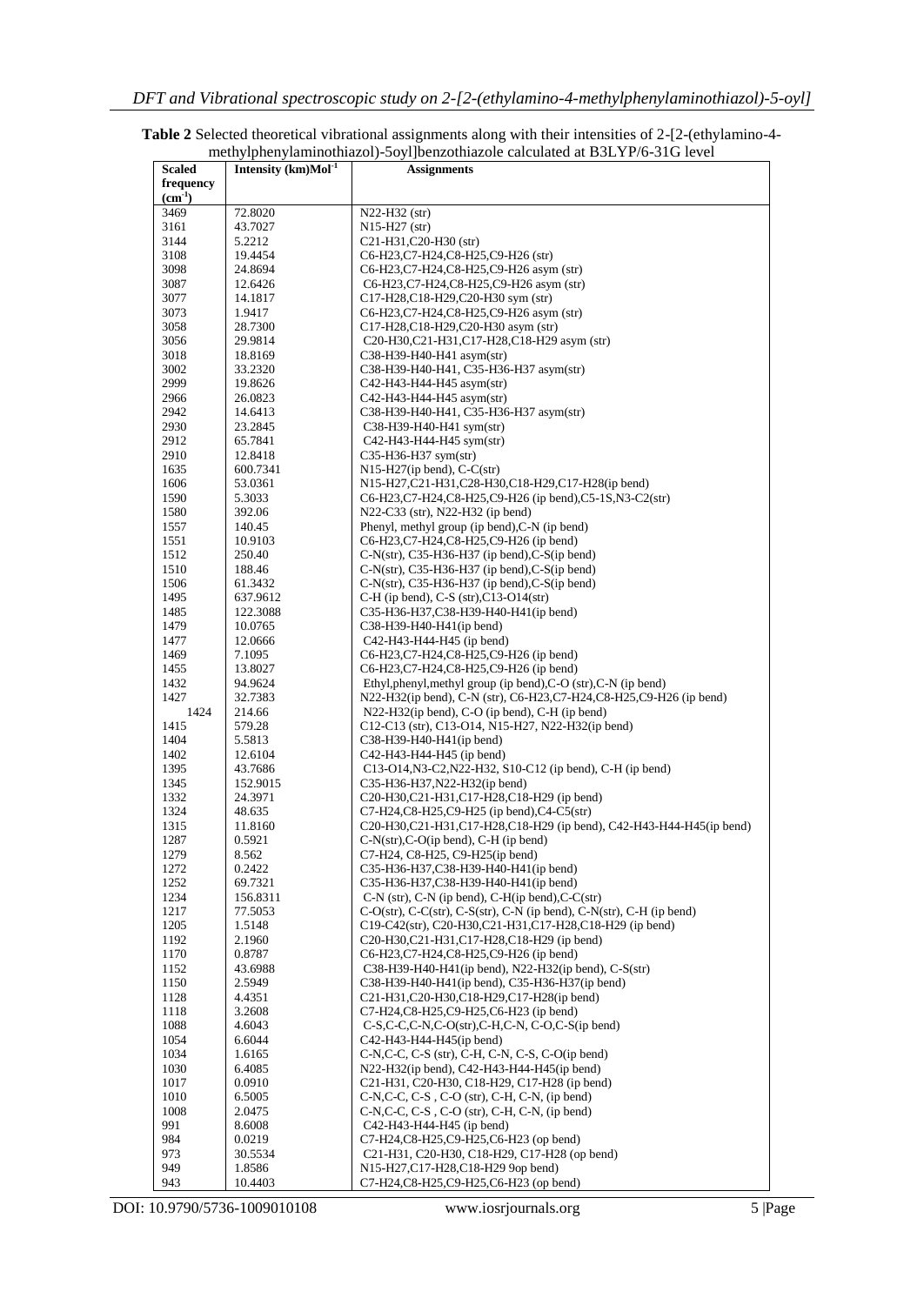*DFT and Vibrational spectroscopic study on 2-[2-(ethylamino-4-methylphenylaminothiazol)-5-oyl]* 

| 917 | 109.3897 | C35-H36-H37,C38-H39-H40,N22-H32 (op bend), C-S(str)                |
|-----|----------|--------------------------------------------------------------------|
| 911 | 108.230  | $N15-H27$ (op bend)                                                |
| 867 | 0.2384   | $N34-C11$ (str), C-S (str), C-C(str), C-H (op bend)                |
| 863 | 16.7436  | C7-H24,C8-H25,C9-H25,C6-H23 (op bend)                              |
| 840 | 7.8063   | C21-H31, C20-H30, C42-H43-H44(op bend)                             |
| 830 | 10.6681  | $C-N(str)$ , $C-S(str)$ , $C-H,C-N,C-S,C-O$ (op bend)              |
| 814 | 1.0477   | C17- H24,C8-H25,C9-H25,C6-H23 (op bend), C-N(op bend)              |
| 813 | 63.5403  | C38-H39-H40-H41(op bend), C35-H36-H37(op bend)                     |
| 809 | 50.102   | C-H, C-N, C-S, C-O (op bend), C-N, C-S, C-C(str)                   |
| 764 | 5.6612   | C7-H24,C8-H25,C9-H25,C6-H23 (op bend)                              |
| 750 | 0.7292   | C-H, C-N, C-S, C-O (op bend), C-N, C-S, C-C(str)                   |
| 744 | 12.2245  | C-C(op bend), C-N (op bend), C-S(op bend)                          |
| 736 | 21.1456  | C-C(op bend), C-N (op bend), C-S(op bend)                          |
| 734 | 0.8745   | C-H, C-N, C-S, C-O (op bend), C-N, C-S, C-C(str)                   |
| 708 | 0.7663   | C7-H24,C8-H25,C9-H25,C6-H23 (op bend)                              |
| 687 | 3.0317   | C21-H31,C20-H30,C18-H29,C17-H28(op bend), C42-H43-H44-H45(op bend) |
| 681 | 3.0313   | C5-1S (str), C7-H24, C8-H25, C9-H25, C6-H23 (op bend)              |
| 604 | 40.1975  | C-N (str), C-S (str), C-N(op bend), C-O (str), C-S(op bend)        |
| 643 | 3.4779   | $C-S$ (str), C-H, C-N, C-O,C-S (op bend)                           |
| 628 | 66.9373  | Phenyl ring vibration                                              |
| 619 | 31.9436  | N22-H32(op bend), N22-C33(str)                                     |
| 601 | 3.0879   | Ring vibration                                                     |
| 592 | 21.9523  | Ethyl group vibration                                              |
| 581 | 4.4141   | Ring vibration                                                     |
| 516 | 4.1842   | C7-H24,C8-H25,C9-H25,C6-H23 (op bend)                              |
| 516 | 9.9711   | Ring vibration                                                     |
| 492 | 7.0629   | N22-H32 (op bend), C-C (str), C-H (op bend)                        |
| 485 | 0.1412   | $C-S$ (op bend), $C-S$ (str), $C-O$ (op bend)                      |
| 471 | 10.7826  | Phenyl, ethyl, thiazole ring (op bend)                             |
| 466 | 49.4251  | N22-H32 (op bend)                                                  |
| 461 | 7.3039   | $S10-C12$ (str), C2-1S(op bend)                                    |
| 430 | 3.1883   | C7-H24,C8-H25,C9-H25,C6-H23 (op bend)                              |
| 411 | 0.0107   | C17-H24,C8-H25,C9-H25,C6-H23 (op bend)                             |
| 378 | 0.4325   | Ethyl, thiazole ring vibration                                     |
| 357 | 13.1744  | Thiazole, phenyl, methyl group vibration                           |
| 354 | 0.9839   | S10-C12 (str), C42-H43-H44-H45 (op bend)                           |
| 344 | 5.1281   | Ring vibration                                                     |
| 313 | 2.2648   | Ring vibration                                                     |
| 304 | 0.0512   | $C-S(str)$ , $C-C$ (str), $C-N$ (str), $C-O$ (str)                 |
| 302 | 0.4069   | C38-H39-H40-H41(op bend), C35-H36-H37(op bend)                     |
| 268 | 2.3475   | C38-H39-H40-H41(op bend), C35-H36-H37(op bend)                     |
| 253 | 0.5137   | C38-H39-H40-H41(op bend), C35-H36-H37(op bend)                     |
| 237 | 1.9791   | Ring vibration                                                     |
| 233 | 2.4004   | C38-H39-H40-H41 (op bend)                                          |
| 192 | 0.7602   | $C-S, C-H$ (op bend)                                               |
| 192 | 0.6912   | Ring vibration                                                     |
| 167 | 0.6604   | Ethyl group vibration                                              |
| 158 | 0.4496   | Ring vibration                                                     |
| 120 | 0.3476   | Ring vibration                                                     |
| 115 | 0.0775   | Ring vibration                                                     |

Abbreviations:sym-symmetric,asym-asymmetric,str-stretching,ip bend-in plane bending,op bend-out of plane bending.

## **Mulliken atomic charges**

Mulliken atomic charge calculation has an important role in the application of quantum chemical calculation to molecular system because of atomic charges effect dipole moment,molecular polarizability,electronic structure and more a lot of properties of molecular systems. The bonding capability of a molecule depends on the electronic charge on the chelating atoms.The atomic charge values have been obtained by mulliken population analysis.To validate the reliability of our results,the mulliken population analysis of 2-[2-(ethylamino-4-methylphenylaminothiazol)-5oyl]benzothiazole has been calculated using B3LYP/6-31G basis set.The corresponding characteristics of the atomic charge populations of the constituent atoms are presented in **Table 3.** It was found that N (15) has more negative charge (-0.8279eV) and C (11) has more positive charge (0.5246eV). The mulliken atomic charge of all hydrogen and sulpur carries positive charge.

**Fig 3-** Mulliken charge distribution of 2 -[2-(ethylamino-4-methylphenylaminothiazol)-5oyl]benzothiazole

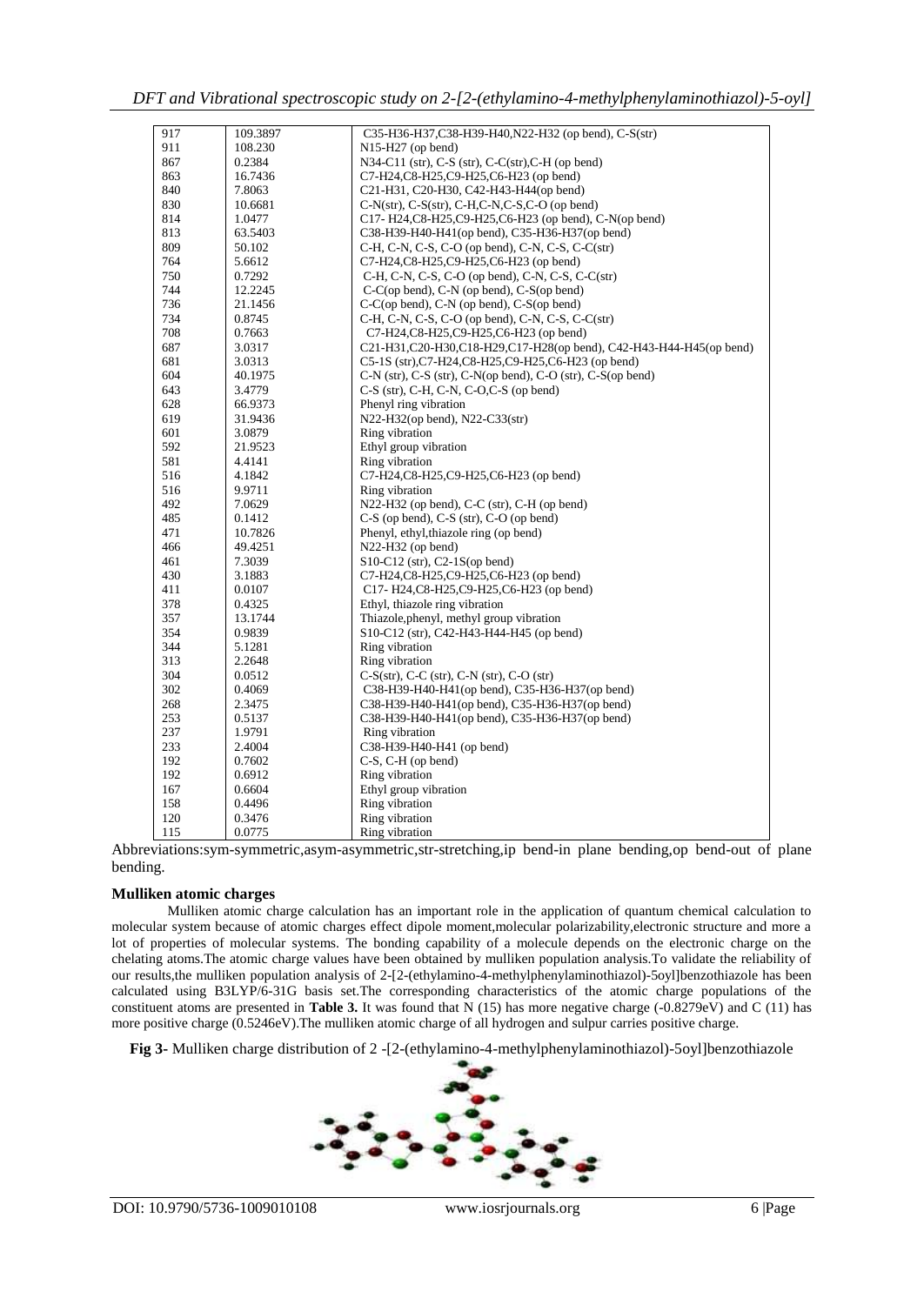| <b>Table 51 Mulliken atomic charges</b> |                                |                 |                                |
|-----------------------------------------|--------------------------------|-----------------|--------------------------------|
| Atom                                    | <b>Mulliken atomic charges</b> | Atom            | <b>Mulliken atomic charges</b> |
| S1                                      | 0.48742                        | H <sub>24</sub> | 0.1316                         |
| C <sub>2</sub>                          | $-0.1287$                      | H <sub>25</sub> | 0.1317                         |
| N <sub>3</sub>                          | $-0.4177$                      | H <sub>26</sub> | 0.1479                         |
| C <sub>5</sub>                          | 0.1946                         | H <sub>27</sub> | 0.3842                         |
| C <sub>6</sub>                          | $-0.2892$                      | H <sub>28</sub> | 0.1411                         |
| C7                                      | 0.0631                         | H <sub>29</sub> | 0.1272                         |
| C8                                      | $-0.1500$                      | H <sub>30</sub> | 0.1603                         |
| C9                                      | $-0.1734$                      | H31             | 0.3426                         |
| S <sub>10</sub>                         | 0.5162                         | H32             | 0.3426                         |
| C11                                     | 0.5246                         | C <sub>33</sub> | 0.1778                         |
| C12                                     | $-0.3390$                      | N34             | $-0.4564$                      |
| C13                                     | 0.3128                         | C <sub>35</sub> | $-0.0824$                      |
| O14                                     | $-0.5346$                      | H <sub>36</sub> | 0.1747                         |
| N <sub>15</sub>                         | $-0.8279$                      | H37             | 0.1747                         |
| C16                                     | 0.3324                         | C38             | $-0.445$                       |
| C17                                     | $-0.1850$                      | H39             | 0.1552                         |
| C18                                     | $-0.1465$                      | H40             | 0.1606                         |
| C19                                     | 0.0917                         | H41             | 0.1552                         |
| C <sub>20</sub>                         | $-0.1644$                      | C42             | $-0.4714$                      |
| C <sub>21</sub>                         | $-0.1017$                      | H43             | 0.1510                         |
| N22                                     | $-0.6491$                      | H44             | 0.1510                         |
| H23                                     | 0.1463                         | H45             | 0.1397                         |

# **HOMO-LUMO energy gaps**

The relative energy of the molecular orbitals have been calculated and a graphical representation of the highest occupied molecular orbital (HOMO) and the lowest un occupied molecular orbital (LUMO) of 2-[2- (ethylamino-4-methylphenylaminothiazol)-5oyl]benzothiazole are given in **figure 4**. LUMO is an electron acceptor that represents the ability to obtain an electron and HOMO represents the ability to donate an electron. The HOMO-LUMO energy gap of 2-[2-(ethylamino-4-methylphenylaminothiazol)-5oyl]benzothiazole have been calculated at the B3LYP/6-31G level are shown in **Table 4**.

**Fig 4-**HOMO-LUMO of 2-[2-(ethylamino-4-methylphenylaminothiazol)-5oyl]benzothiazole



**LUMO**

**Table 4** HOMO-LUMO energy value calculated by B3LYP/6-31G level

| Paremeters (a.u) | <b>B3LYP/6-31G</b> |
|------------------|--------------------|
| <b>HOMO</b>      | $-0.07851$         |
|                  |                    |
| LUMO             | $-0.18946$         |
|                  |                    |
| <b>HOMO-LUMO</b> | 0.11095            |